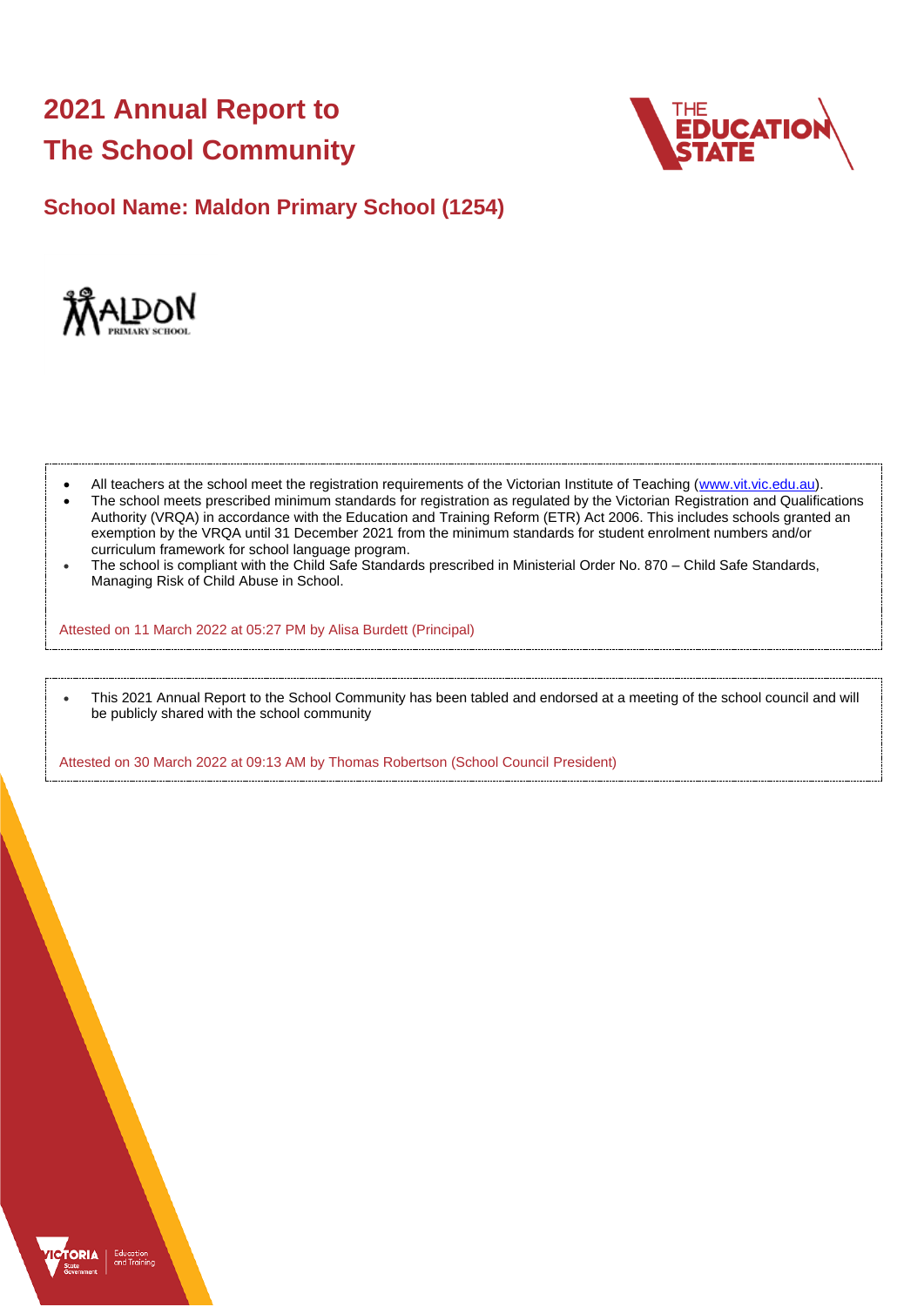

# How to read the Annual Report

### What does the *'About Our School'* commentary section of this report refer to?

The 'About our school' commentary provides a brief background on the school, an outline of the school's performance over the year and future directions.

The 'School Context' describes the school's vision, values and purpose. Details include the school's geographic location, size and structure, social characteristics, enrolment characteristics and special programs.

The 'Framework for Improving Student Outcomes (FISO)' section includes the improvement initiatives the school has selected and the progress they have made towards achieving them through the implementation of their School Strategic Plan and Annual Implementation Plan.

### What does the *'Performance Summary'* section of this report refer to?

The Performance Summary includes the following:

#### **School Profile**

- student enrolment information
- the school's 'Student Family Occupation and Education' category
- a summary of parent responses in the Parent Opinion Survey, shown against the statewide average for Primary schools
- school staff responses in the area of School Climate in the School Staff Survey, shown against the statewide average for Primary schools

#### **Achievement**

- English and Mathematics for Teacher Judgements against the curriculum
- English and Mathematics for National Literacy and Numeracy tests (NAPLAN).

#### **Engagement**

Student attendance at school

#### **Wellbeing**

Student responses to two areas in the Student Attitudes to School Survey:

- Sense of Connectedness
- Management of Bullying

Results are displayed for the latest year and the average of the last four years (where available). As NAPLAN tests were not conducted in 2020, the NAPLAN 4-year average is the average of 2018, 2019 and 2021 data in the 2021 Performance Summary.

## Considering COVID-19 when interpreting the Performance Summary

The Victorian community's experience of COVID-19, including remote and flexible learning, had a significant impact on normal school operations in 2020 and 2021. This impacted the conduct of assessments and surveys. Readers should be aware of this when interpreting the Performance Summary.

For example, in 2020 and 2021 school-based surveys ran under changed circumstances, and NAPLAN was not conducted in 2020. Absence and attendance data during this period may have been influenced by local processes and procedures adopted in response to remote and flexible learning.

Schools should keep this in mind when using this data for planning and evaluation purposes.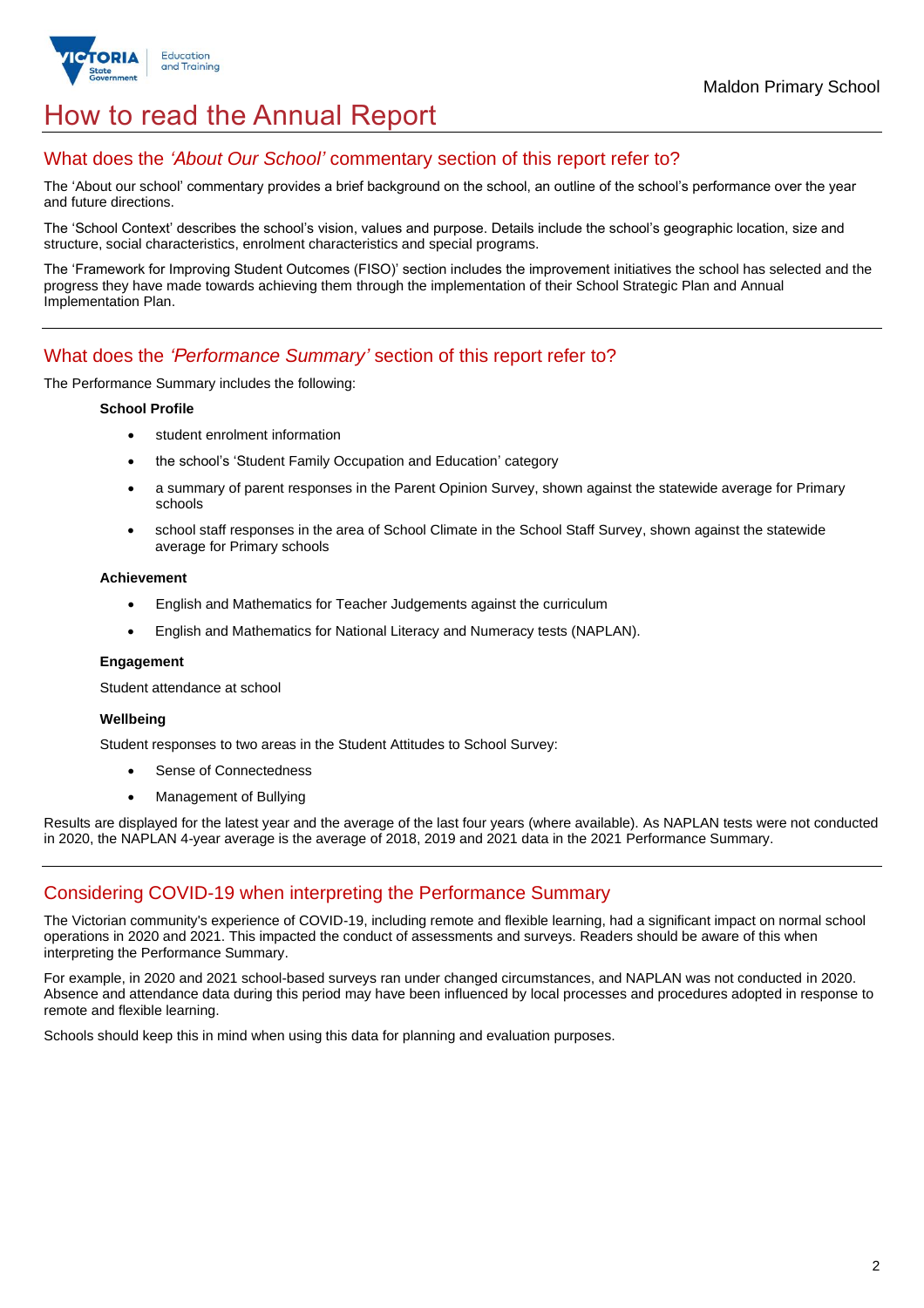

# How to read the Annual Report (continued)

### What do *'Similar Schools'* refer to?

Similar Schools are a group of Victorian government schools with similar characteristics to the school.

This grouping of schools has been created by comparing each school's socio-economic background of students, the number of non-English speaking students and the school's size and location.

### What does *'NDP'* or '*NDA*' mean?

'NDP' refers to no data being published for privacy reasons or where there are insufficient underlying data. For example, very low numbers of participants or characteristics that may lead to identification will result in an 'NDP' label.

'NDA' refers to no data being available. Some schools have no data for particular measures due to low enrolments. There may be no students enrolled in some year levels, so school comparisons are not possible.

Note that new schools only have the latest year of data and no comparative data from previous years. The Department also recognises unique circumstances in Specialist, Select Entry, English Language, Community Schools and schools that changed school type recently, where school-to-school comparisons are not appropriate.

## What is the *'Victorian Curriculum'*?

The Victorian Curriculum F–10 sets out what every student should learn during his or her first eleven years of schooling. The curriculum is the common set of knowledge and skills required by students for life-long learning, social development and active and informed citizenship.

The Victorian Curriculum is assessed through teacher judgements of student achievement based on classroom learning.

The curriculum has been developed to ensure that school subjects and their achievement standards enable continuous learning for all students, including students with disabilities.

The 'Towards Foundation Level Victorian Curriculum' is integrated directly into the curriculum and is referred to as 'Levels A to D'.

'Levels A to D' may be used for students with disabilities or students who may have additional learning needs. These levels are not associated with any set age or year level that links chronological age to cognitive progress (i.e., there is no age expected standard of achievement for 'Levels A to D').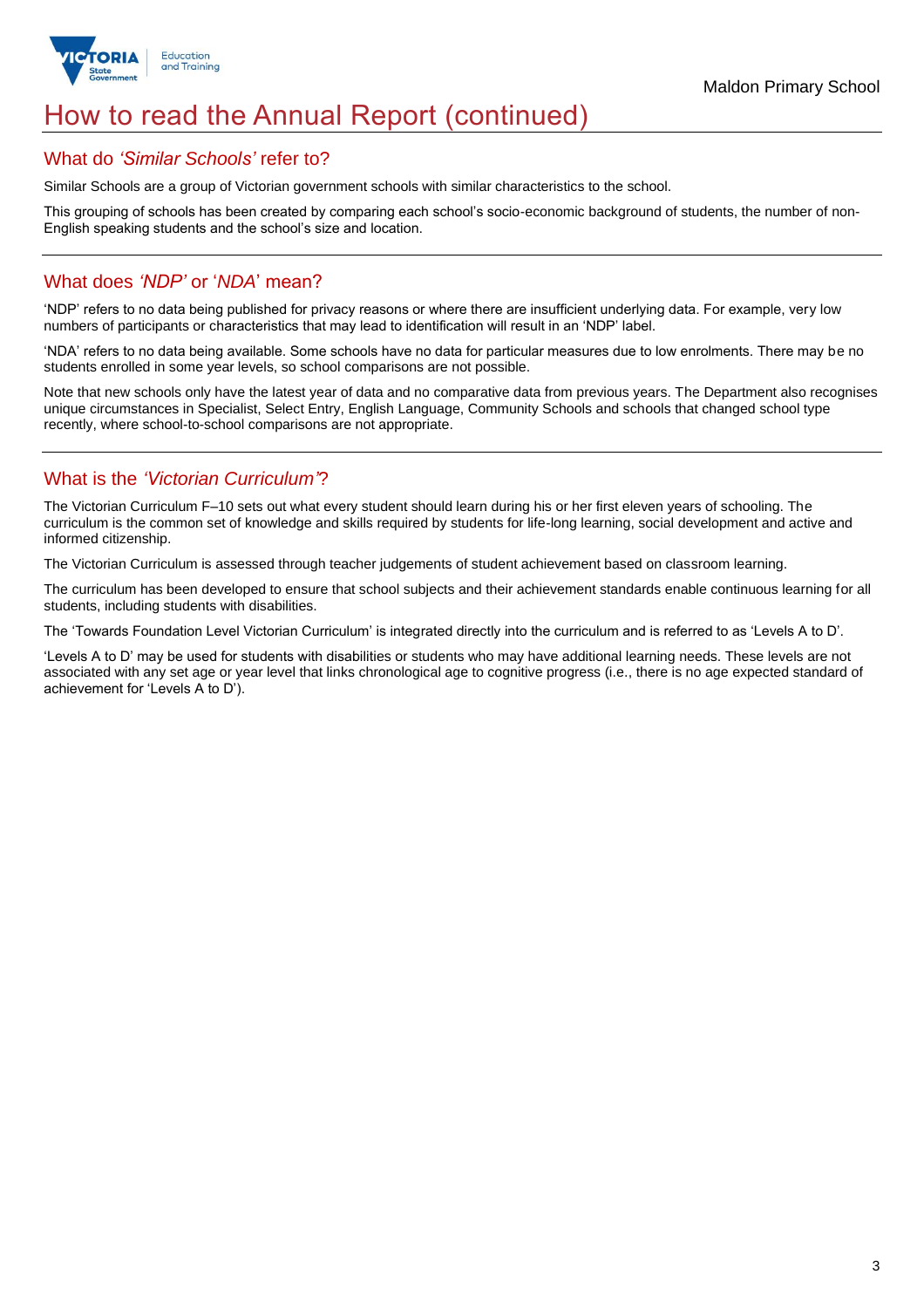

# **About Our School**

## School context

Maldon Primary School, established in 1873, stands proudly in the main thoroughfare of Maldon, a historic gold mining town in Central Victoria. Our main school building reflects the heritage and history of our town. In 2021 Maldon Primary School had an enrolment of 90 students. The school's Student Family Occupation and Education (SFOE) index was 0.4143 in 2021, reflecting a medium socio economic band value.

Our school's vision is to be a community of enthusiastic, curious learners who can problem solve and think creatively and critically. We want students to develop strong connections to their peers and the local and global community to ensure a sense of belonging.

The values our school embraces are: Be Kind, Be Brave, Be Your Best. These values provide us with a framework for the way staff and students work academically, socially and emotionally in the classroom, in the playground and out in the community. Maldon Primary School has a safe, positive learning environment where students can be happy, courageous and confident. We explicitly teach all students our three main values of the school through the School Wide Positive Behaviour Support (SW-PBS) framework.

In 2021, our students were divided into 4 classrooms, comprising of a Grade Prep/1 class, Grade 2/3 class, Grade 4/5 class and a Grade 6 class. The staffing profile is made up of 1 principal (1.0 EFT), 1 Learning Specialist (1.0 EFT), 4 classroom teachers (4.0 EFT), 2 integration aides (1.3 EFT) and 1 business manager (1.0 EFT). We did not have any Aboriginal and Torres Strait Islander staff. Our school provided Visual Arts, LOTE (Japanese) and Performing Arts specialist programs for one day each week. Library sessions were conducted on a weekly basis by the classroom teacher with support from the Education Support Staff. Our school does not provide any programs for overseas students.

## Framework for Improving Student Outcomes (FISO)

In 2021 the school's AIP focused on the implementation of the Department of Education's Key Improvement Strategies:

- 1. Curriculum Planning and Assessment (Learning, Catch Up and Extension priority)
- 2. Health and Wellbeing (Happy, Active and Healthy Kids priority)
- 3. Building Communities (Connected Schools priority)

To support the implementation of these Key Improvement Strategies, throughout the year professional learning was undertaken by staff, a tutor was appointed to work with students, and staff supported students and their families through an unsettled and disrupted time due to covid-19. Our major improvement focus was in the 6+1 Traits of Writing and broadening our teaching of Mathematics to encourage students to think creatively, have a positive mindset and to build connections in their learning. The staff at our school showed great support and encouragement for each other and ensured that students and families also had the support they needed during these difficult times, making wellbeing a priority in everything they did.

## Achievement

in 2021 the school continued to work on its strategic goal of maximising the learning and growth in Literacy and Numeracy for each student. Staff attended professional learning and used this knowledge to review and revise our planning documentation for writing, reading and maths, however due to remote learning, this continues to be a work in progress. Professional Learning was delivered by a Maths Consultant to improve our maths planning and teaching to ensure that problem solving and differentiation was part of maths sessions. This included some face to face professional learning with another school, as well as online webinars and coaching in the classroom. The students have enjoyed collaborating with each other through more of a problem solving approach in maths and it has allowed students to show their creativity and valuing different ways of thinking in maths, minimising maths anxiety. This work will continue into 2022.

Through the Tutor Learning Initiative, we appointed a Tutor within our staff who worked with students who didn't make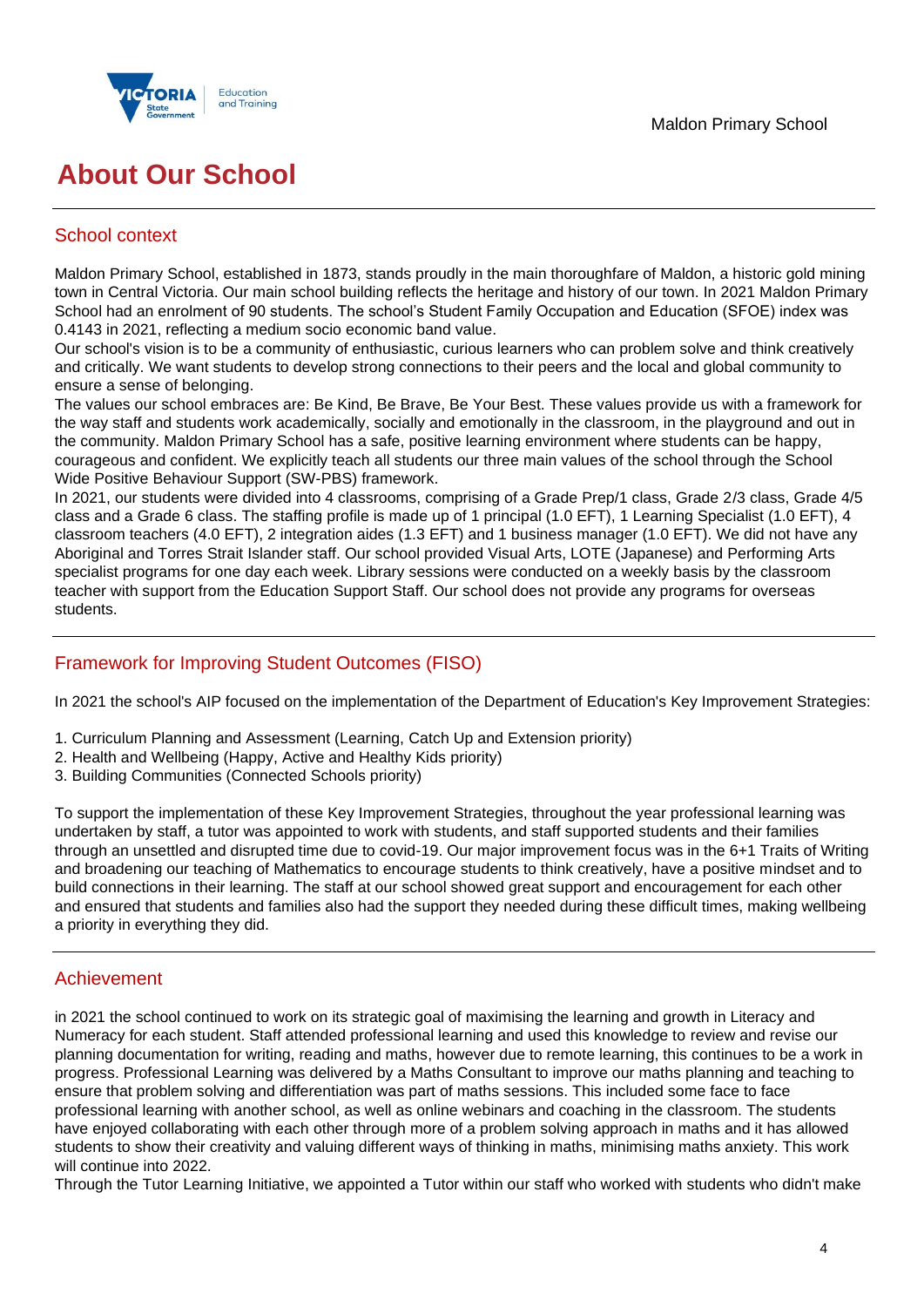

the expected growth over the last 12 months in Reading. The tutor and the students work together to create a goal to work towards in their reading skills. We have seen great progress in student's reading ability since being part of this program. Our tutor often engages with the classroom teachers to discuss students entering and exiting the program, as well as their learning progress throughout the program. The Tutoring Program has been very successful at our school and will continue in 2022.

All full time staff completed their training in Professional Learning Communities (PLC) in Term 1, 2021. Even though all of the training was carried out online, the main focus was to ensure students are at the centre of the work and to use the student data for the planning, teaching and learning of Literacy and Maths. Unfortunately remote learning impacted the ability for staff to be involved in peer observations within the school, however this is planned for 2022. We appointed a Learning Specialist within our staff who delivered professional learning to staff based around Literacy and the 6+1 Traits of Writing, models best practice for them to observe, as well as assists teachers with their planning. The Victorian High Abilities Program was another success. We had at least 2 grade 5/6 students enrolled in this online program each term, with up to 6 students from our school participating in Term 3. This program was very successful when students were onsite learning, as well as when they were in remote learning. Virtual Schools Victoria commented on the high level of active participation by our students during sessions.

During remote learning, there were many opportunities for staff to undertake professional learning. Our teachers participated in a 6+1 Traits of Writing program over 6 weeks. From this, teachers began using student work samples to improve each student as a 'writer', not just improving their writing piece. The school has seen an increase in the percentage of students making 12 months growth in Writing in 2021 with 78% of students making at or above the expected growth in Teacher Judgements. We will continue working on this in 2022.

## Engagement

2021 was once again a mix of face to face learning and remote learning. Some students enjoyed working independently at home on their set tasks, asking for feedback and attending webex conferences, but there were some families who found remote learning a challenge and the children struggled to maintain their engagement in learning after two years of switching from onsite to remote learning. Once again, we held special days during remote learning, such as 'National Health and PE Day' and 'Are You OK? Day' where students dressed up, sent in photos of being active and completed a special pack of activities etc. to connect people and engage with the school community. The younger grades continued to have online Show and Tell throughout remote learning. The older grades participated in webex conferences and were also offered additional conferences for students to socialise and connect with each other. Teachers also sourced online incursions and new ways to engage students in learning. Our tutor's role broadened from working with students who had not made the expected growth to working with students who needed support to get their work completed or just wellbeing check ins. The online incursions opened us up to the world, so we will continue to access these to ensure students have rich experiences in 2022.

The student absence data for our school in 2021 is above similar schools and the state average, with the average number of absence days being 20.1. This is above our 4 year average of 16.9 absence days. During remote and flexible learning periods, students were marked present based on attendance of webex conferences, daily work submissions and communication between teachers and parents/carers. Staff offered catch up conferences to support students and made phone calls to parents to encourage attendance. Grade Prep, Grade 5 and Grade 6 all had an attendance rate of below 90% in 2021, therefore we need to work on attendance with these cohorts in 2022. The Grade 4-6 student Attitudes to School Survey showed that 'Stimulated learning' had a positive endorsement of 90% in 2021. This result has slightly decreased over the remote learning period, however it is still above similar schools and the state average. In this survey, 'Student Voice and Agency' almost met our target of 90% with 89% positive endorsement which is well above similar schools. We will continue to work on ensuring students create their own goals in learning and strive to meet these goals.

Even though we experienced periods of remote learning, our school was still able to link in with community groups to help students engagement and connections with the community. As part of our clubs program, some students worked with the Maldon Croquet Club for croquet lessons throughout the year. All parties involved enjoyed this activity and we are hoping to continue this link in the future. Older students also helped publish our fortnightly school page in the local Tarrengower Times newspaper. We continued our connections with the RSL through the Remembrance Day Writing competition as well as attaching our letters, poems, stories and artwork about Remembrance Day on the front fence for passers-by to take home. This event was highly appreciated and was recognised by a Maldon community member on social media stating how proud we should be of our staff and students. Staff collaborated with other schools through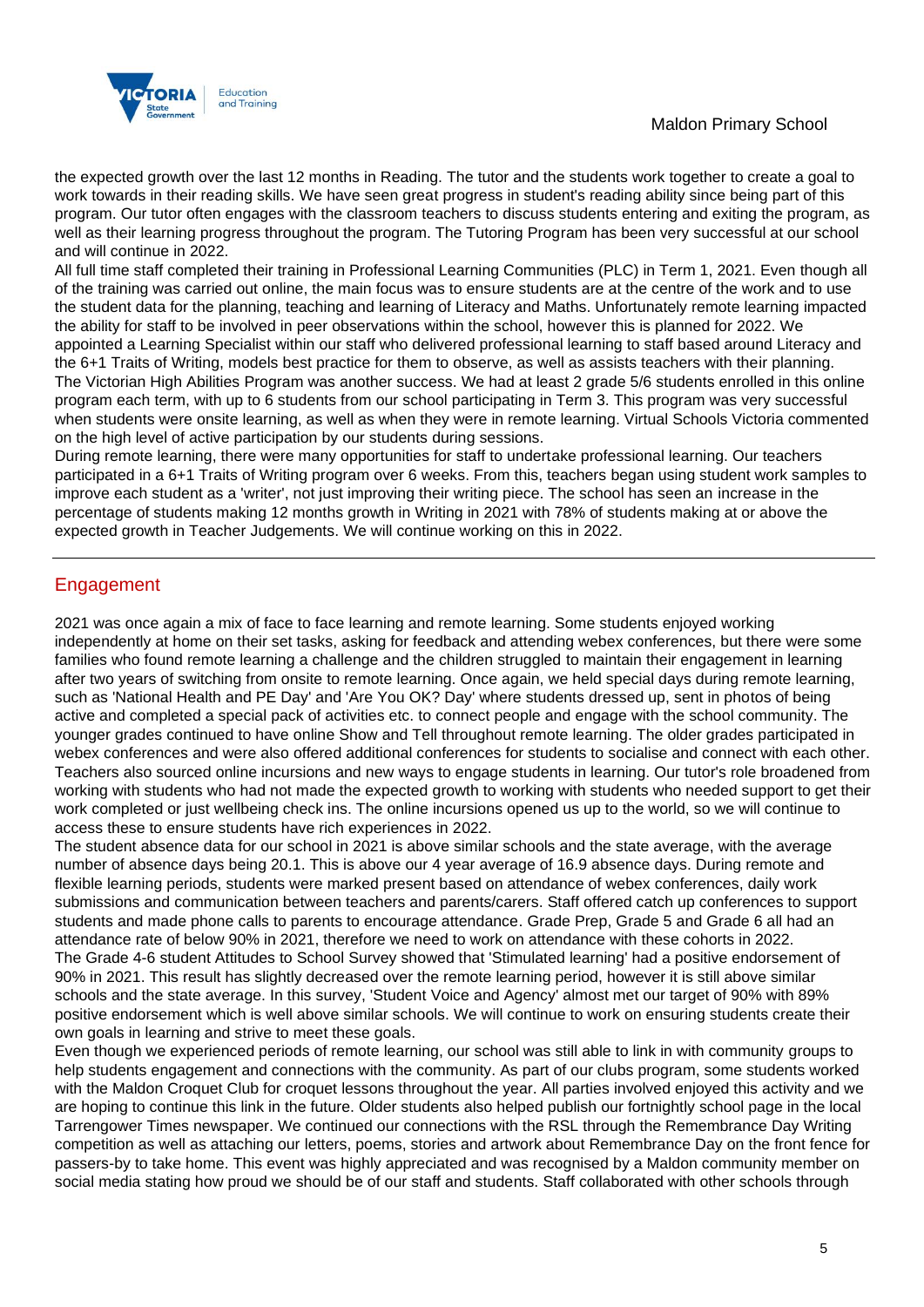

network meetings and professional learning opportunities, and students and staff joined the Maldon Kindergarten for the annual Easter Parade as well as participated in online meetings as part of our transition program. Covid-19 kept us apart at times, however we still were able to maintain connections with various groups and organisations.

## **Wellbeing**

Since we implemented the School Wide Positive Behaviour Support (SWPBS) framework, we have made significant progress in student wellbeing over the past four years and this is reflected in maintaining very high positive endorsement in our student Attitudes to School Survey (AToSS) results. In 2021, the results show that most areas of AToSS are rated above 85% positive endorsement and we performed higher than similar schools and the state average in all areas. 'Sense of Connnectedness' was positive endorsed at 85% which is above similar schools and the state average and 'Management of Bullying' was rated at 90.7%, also well above similar schools and the state average. Student wellbeing continues to be a focus. In 2021, the school continued to promote a positive learning environment for all students through SWPBS.

Staff had a consistent approach to Wellbeing sessions on a weekly basis. Our Wellbeing Scope and Sequence was reviewed and uses a mix of Respectful Relationships, Berry St and School Wide Positive Behaviour to ensure lessons are targeting the behaviours/values needed for each classroom. All classes implement 'mindfulness' after lunch breaks to ensure students are calm and ready to learn for the afternoon. Teachers completed the Student Check In resource in Semester 1 to identify students 'at risk' and in what area, socially, emotionally or academically. While in remote learning, staff did regular wellbeing 'check in' phone calls with families to offer support. Onsite attendance was offered to students who were 'at risk' during remote learning. Our uEducateUs system was utilised for conversations, announcements as well as sharing virtual assemblies to keep everyone connected. Over the last two years, it has been difficult to involve parents in school events, so we are hoping this can be a focus in 2022. Staff wellbeing was also a focus, especially during remote learning periods. Staff could attend weekly online 'catch up' meetings and there were many Department of Education webinars offered, as well as a Virtual Gym to help staff look after their own wellbeing as well as their students in these difficult times. Teacher Collaboration, according to the School Staff Survey, indicated pleasing results, performing above our SSP target of 75% with 86% positive endorsement in 2021, which is also above similar schools.

Towards the end of the year, we appointed a School Counsellor through the DET Chaplaincy Program. The timing of this was ideal, as children were experiencing concerns and issues returning to school, as well as attending school camps which they hadn't experienced for a while, if at all. The School Counsellor was able to work with students and parents on a range of areas, such as resilience, anxiety, trauma and social skills. The School Counsellor will continue to work with us in 2022.

## Finance performance and position

Maldon Primary School maintained a very sound financial position throughout 2021. The 2018-2022 School Strategic Plan, along with the 2021 Annual Implementation Plan, were used to direct the allocation of funds to support school programs and priorities.

The Financial Performance and Position report shows an end of year surplus of \$239,169. This surplus occurred through:

- a high level of graduate staff and/or staff not at the top of the salary scale
- the retention of approximately \$10,000 in School Chaplaincy funding as the school was unable to secure a counsellor until term 3. This funding will be used to extend the program into 2023
- the retention of a \$10,000 maintenance payment from the department for roof repairs. These repairs will take place as part of the Shelter in Place department upgrade which was scheduled to take place in 2021 but has now been pushed out to 2022 or 2023
- the retention of approximately \$16,000 from the Bushfire Vegetation grant which will be used in 2022 to install a watering system to assist with bushfire management
- a higher than expected collection rate of parent contributions
- the reduction in many costs eg utilities, art supplies, excursions/incursions etc. due to remote learning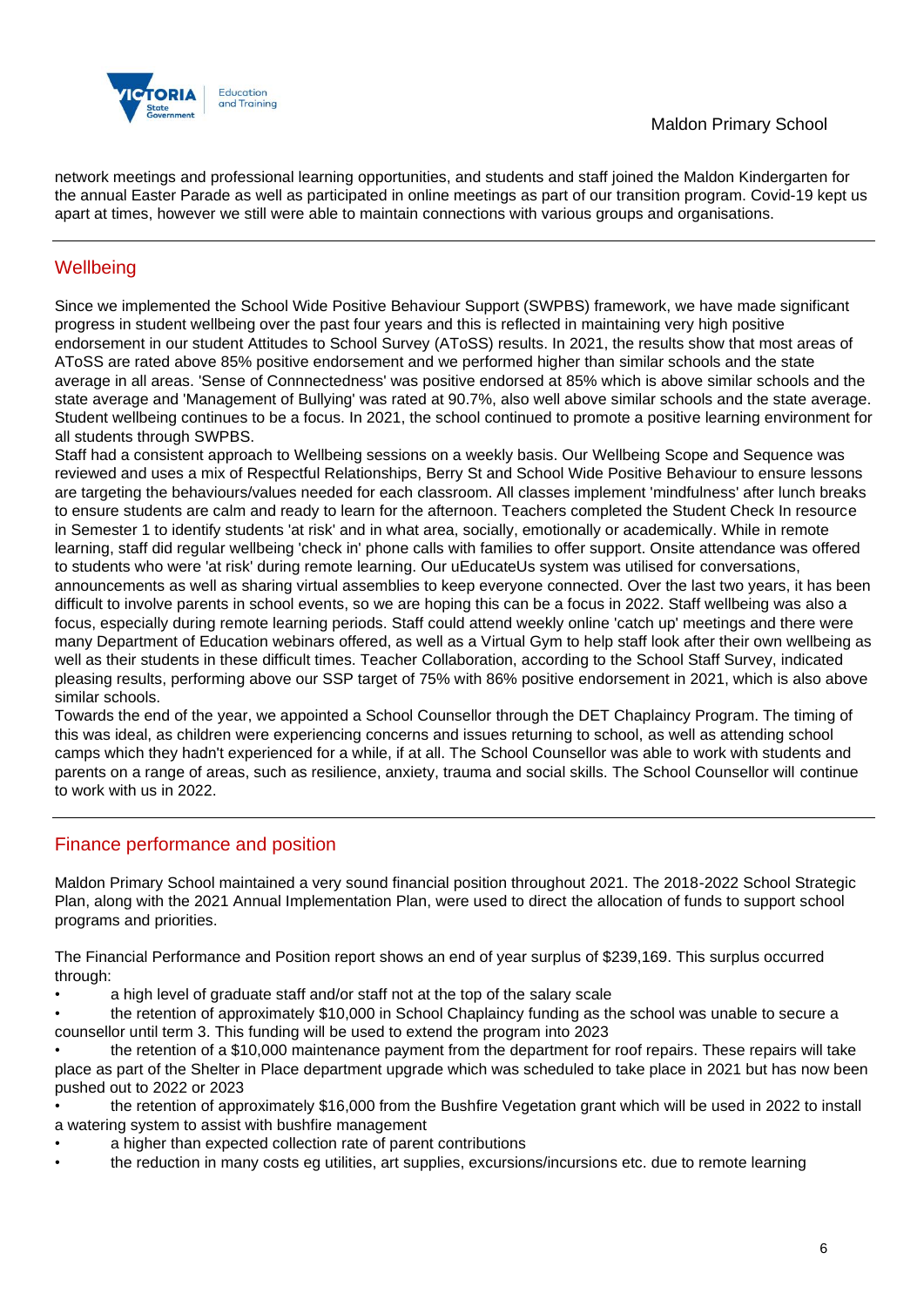

### Maldon Primary School

Maldon Primary School is an historic school with considerable maintenance needs. The Rolling Facilities Evaluation completed in mid 2020 identified over \$400,000 in maintenance and repair works which needs to take place between 2020 and 2025. Throughout 2021 in excess of \$70,000 was spent on roof replacements, exterior painting and repairing of the bike shed. The majority of this work was was funded by school reserve funds and fundraising together with additional department funding of around \$15,000. The school will need to continue to work through the list of repairs/maintenance in 2022, replacing the storage shed, revamping the grounds around the shed, painting the ceilings and revamping the football oval. Some of the 2021 surplus (approximately \$50,000) will be allocated towards these projects with the end goal being exceptionally presented and maintained facilities for our students to enjoy for years to come.

Equity funding was spent during the year on staff professional development in literacy and numeracy and student literacy and numeracy resources in line with equity funding guidelines and school priorities.

The school received a Sporting Schools grant of \$2200, which was spent on swimming.

The school raised approximately \$6000 by conducting a Mango fundraiser, a pie drive and our annual Shopping Spree and the funds were directed to the 2021 maintenance projects.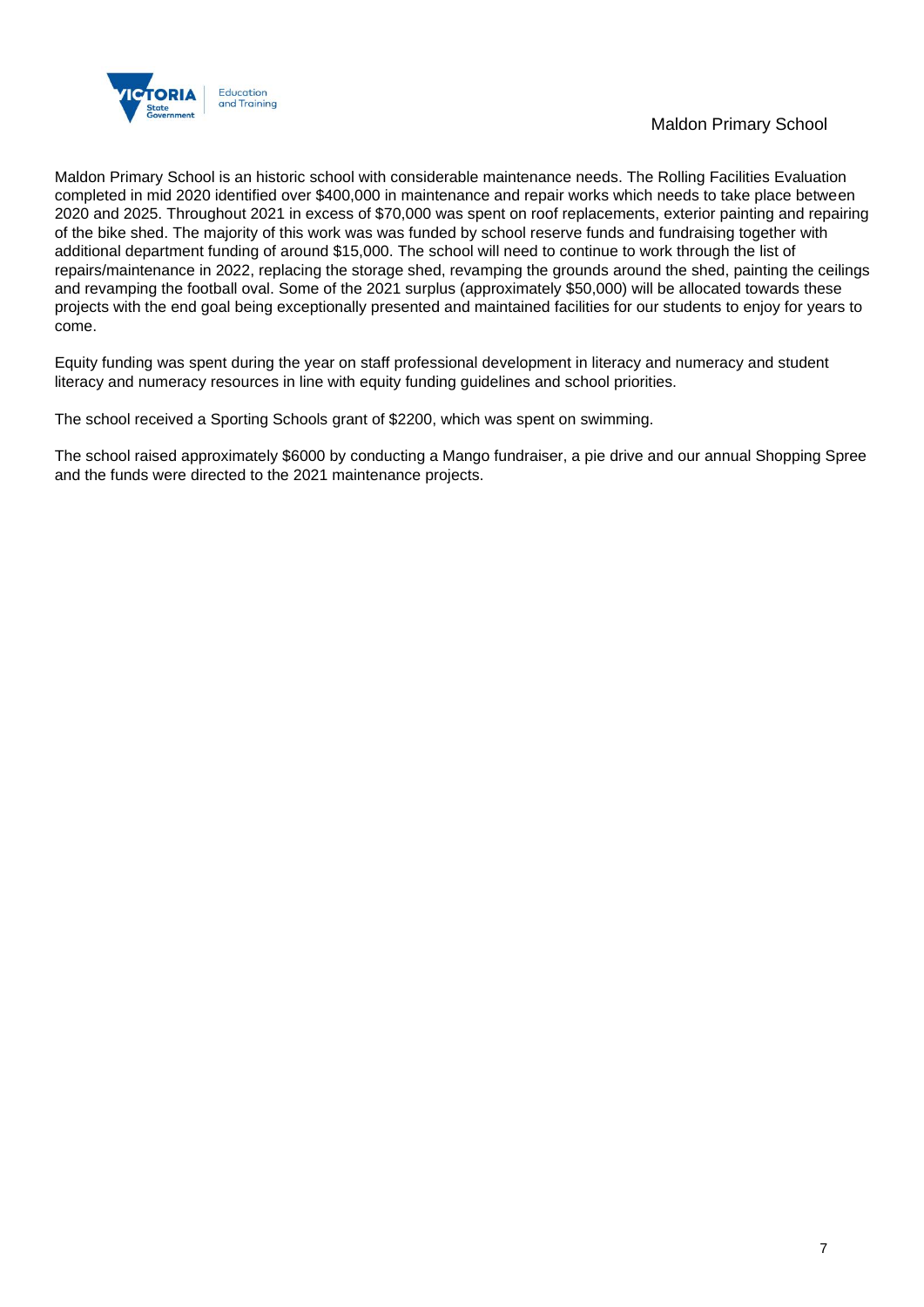

# **Performance Summary**

The Performance Summary for government schools provides an overview of how this school is contributing to the objectives of the Education State and how it compares to other Victorian government schools.

All schools work in partnership with their school community to improve outcomes for children and young people. Sharing this information with parents and the wider school community helps to support community engagement in student learning, a key priority of the Framework for Improving Student Outcomes.

Refer to the 'How to read the Annual Report' section for help on how to interpret this report.

## SCHOOL PROFILE

#### **Enrolment Profile**

A total of 90 students were enrolled at this school in 2021, 39 female and 51 male.

0 percent of students had English as an additional language and NDP percent were Aboriginal or Torres Strait Islander.

#### **Overall Socio-Economic Profile**

The overall school's socio-economic profile is based on the school's Student Family Occupation and Education index (SFOE).

SFOE is a measure of socio-educational disadvantage of a school, based on educational and employment characteristics of the parents/carers of students enrolled at the school. Possible SFOE band values are: Low, Low-Medium, Medium and High. A 'Low' band represents a low level of socio-educational disadvantage, a 'High' band represents a high level of socio-educational disadvantage.

This school's SFOE band value is: Medium

#### **Parent Satisfaction Summary**

The percent endorsement by parents on their school satisfaction level, as reported in the annual Parent Opinion Survey.

Percent endorsement indicates the percent of positive responses (agree or strongly agree) from parents who responded to the survey.



#### **School Staff Survey**

The percent endorsement by staff on School Climate, as reported in the annual School Staff Survey.

Percent endorsement indicates the percent of positive responses (agree or strongly agree) from staff who responded to the survey.

Data is suppressed for schools with three or less respondents to the survey for confidentiality reasons.

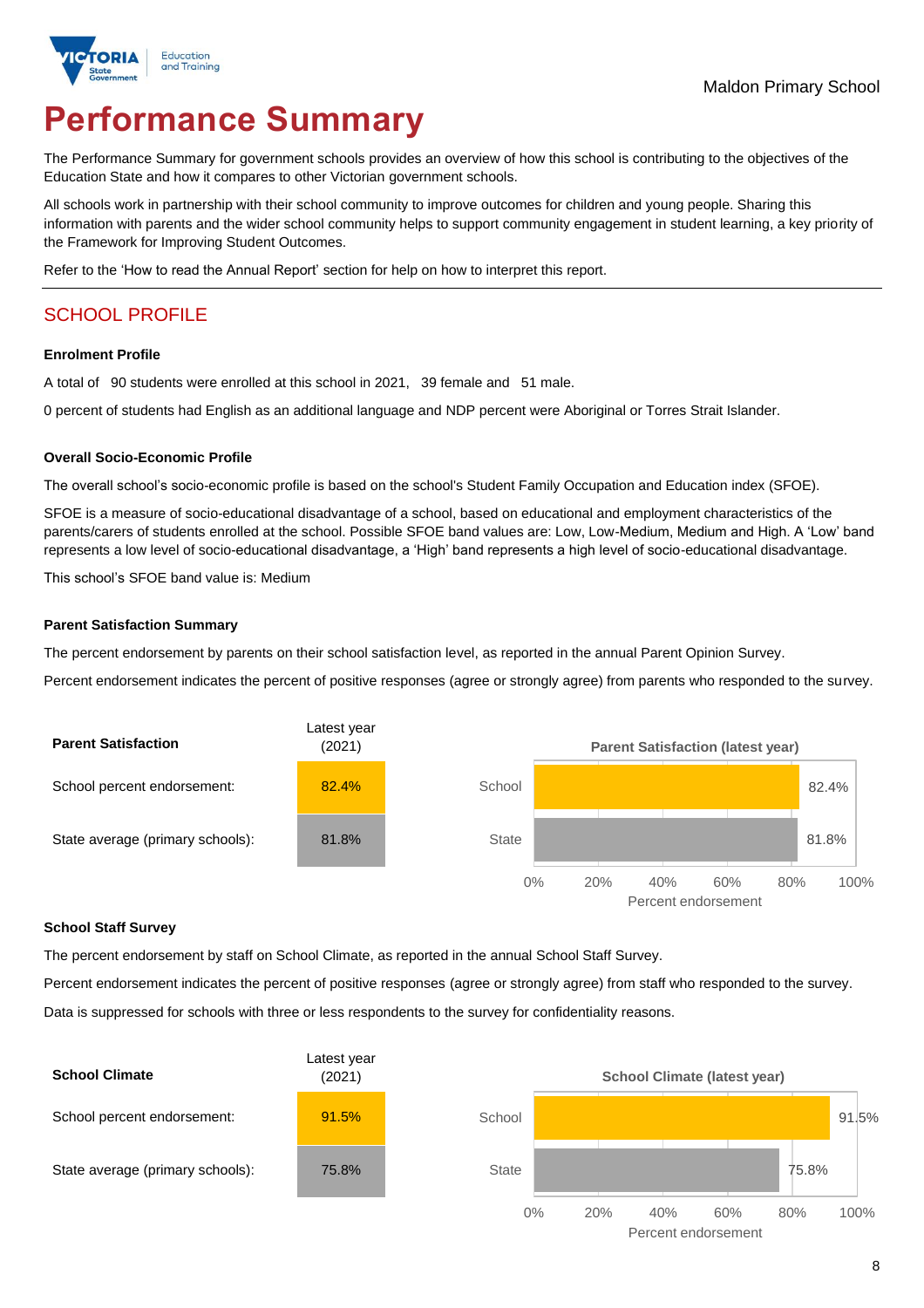

## ACHIEVEMENT

*Key: 'Similar Schools' are a group of Victorian government schools that are like this school, taking into account the school's socioeconomic background of students, the number of non-English speaking students and the size and location of the school.*

#### **Teacher Judgement of student achievement**

Percentage of students working at or above age expected standards in English and Mathematics.



Percent students at or above age expected level

| <b>Mathematics</b><br>Years Prep to 6                             | Latest year<br>(2021) |
|-------------------------------------------------------------------|-----------------------|
| School percent of students at or above age<br>expected standards: | 86.0%                 |
| Similar Schools average:                                          | 83.1%                 |
| State average:                                                    | 84.9%                 |

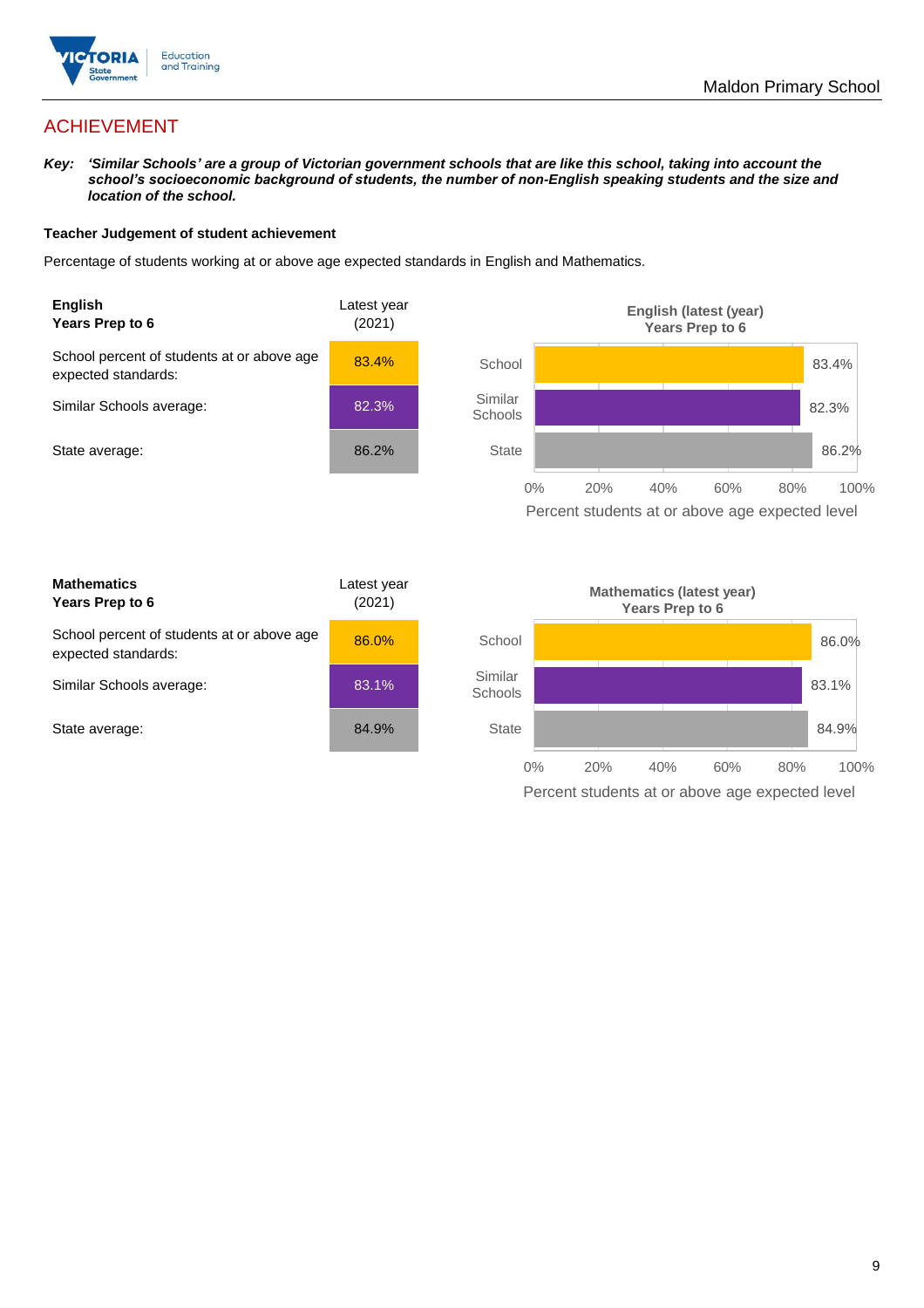

## ACHIEVEMENT (continued)

*Key: 'Similar Schools' are a group of Victorian government schools that are like this school, taking into account the school's socioeconomic background of students, the number of non-English speaking students and the size and location of the school.*

#### **NAPLAN**

Percentage of students in the top three bands of testing in NAPLAN.

Note: NAPLAN tests were not conducted in 2020, hence the 4-year average is the average of 2018, 2019 and 2021 data.

| Reading<br>Year <sub>3</sub>                      | Latest year<br>(2021) | 4-year<br>average |                    | <b>NAPLAN Reading (latest year)</b><br>Year 3             |                                                      |      |
|---------------------------------------------------|-----------------------|-------------------|--------------------|-----------------------------------------------------------|------------------------------------------------------|------|
| School percent of students in<br>top three bands: | 70.0%                 | 74.3%             | School             |                                                           | 70.0%                                                |      |
| Similar Schools average:                          | 70.5%                 | 70.6%             | Similar<br>Schools |                                                           | 70.5%                                                |      |
| State average:                                    | 76.9%                 | 76.5%             | State              |                                                           | 76.9%                                                |      |
|                                                   |                       |                   | $0\%$              | 20%<br>40%                                                | 60%<br>80%<br>Percent of students in top three bands | 100% |
| Reading<br>Year 5                                 | Latest year<br>(2021) | 4-year<br>average |                    | <b>NAPLAN Reading (latest year)</b><br>Year 5             |                                                      |      |
| School percent of students in<br>top three bands: | 70.0%                 | 63.3%             | School             |                                                           | 70.0%                                                |      |
| Similar Schools average:                          | 67.6%                 | 66.0%             | Similar<br>Schools |                                                           | 67.6%                                                |      |
| State average:                                    | 70.4%                 | 67.7%             | <b>State</b>       |                                                           | 70.4%                                                |      |
|                                                   |                       |                   | $0\%$              | 20%<br>40%                                                | 60%<br>80%<br>Percent of students in top three bands | 100% |
| <b>Numeracy</b><br>Year <sub>3</sub>              | Latest year<br>(2021) | 4-year<br>average |                    | <b>NAPLAN Numeracy (latest year)</b><br>Year <sub>3</sub> |                                                      |      |
| School percent of students in<br>top three bands: | 70.0%                 | 65.7%             | School             |                                                           | 70.0%                                                |      |
| Similar Schools average:                          | 64.1%                 | 64.9%             | Similar<br>Schools |                                                           | 64.1%                                                |      |
| State average:                                    | 67.6%                 | 69.1%             | <b>State</b>       |                                                           | 67.6%                                                |      |
|                                                   |                       |                   | $0\%$              | 20%<br>40%                                                | 60%<br>80%<br>Percent of students in top three bands | 100% |
| <b>Numeracy</b><br>Year 5                         | Latest year<br>(2021) | 4-year<br>average |                    | <b>NAPLAN Numeracy (latest year)</b><br>Year 5            |                                                      |      |
| School percent of students in<br>top three bands: | 30.0%                 | 40.0%             | School             | 30.0%                                                     |                                                      |      |
| Similar Schools average:                          | 52.9%                 | 54.3%             | Similar<br>Schools |                                                           | 52.9%                                                |      |
|                                                   |                       |                   |                    |                                                           |                                                      |      |
| State average:                                    | 61.6%                 | 60.0%             | <b>State</b>       |                                                           | 61.6%                                                |      |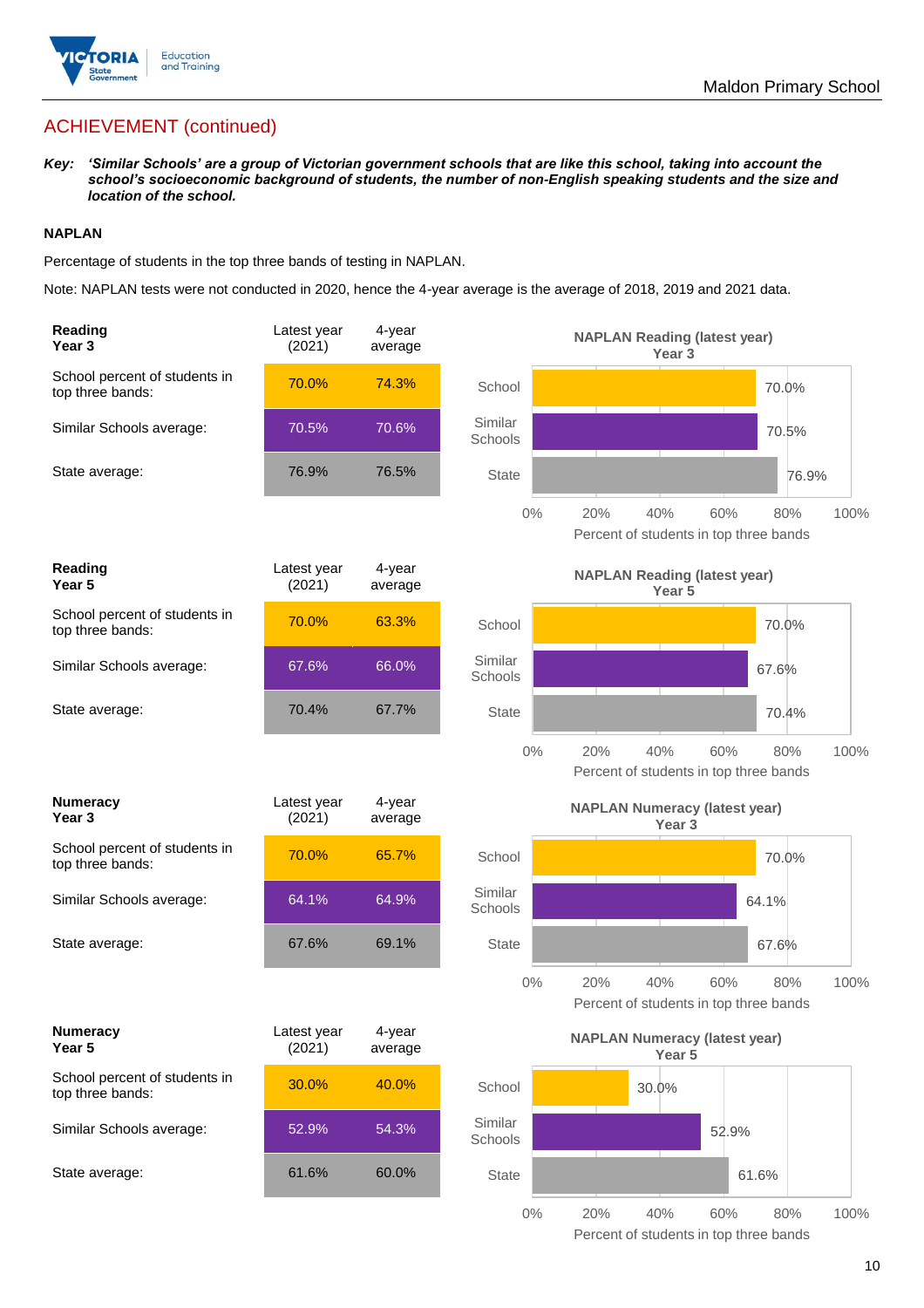

## Maldon Primary School

## ACHIEVEMENT (continued)

#### **NAPLAN Learning Gain**

NAPLAN learning gain is determined by comparing a student's current year result relative to the results of all 'similar' Victorian students (i.e., students in all sectors in the same year level who had the same score two years prior). If the current year result is in the top 25 percent, their gain level is categorised as 'High'; middle 50 percent is 'Medium'; bottom 25 percent is 'Low'.

#### **Learning Gain Year 3 (2019) to Year 5 (2021)**

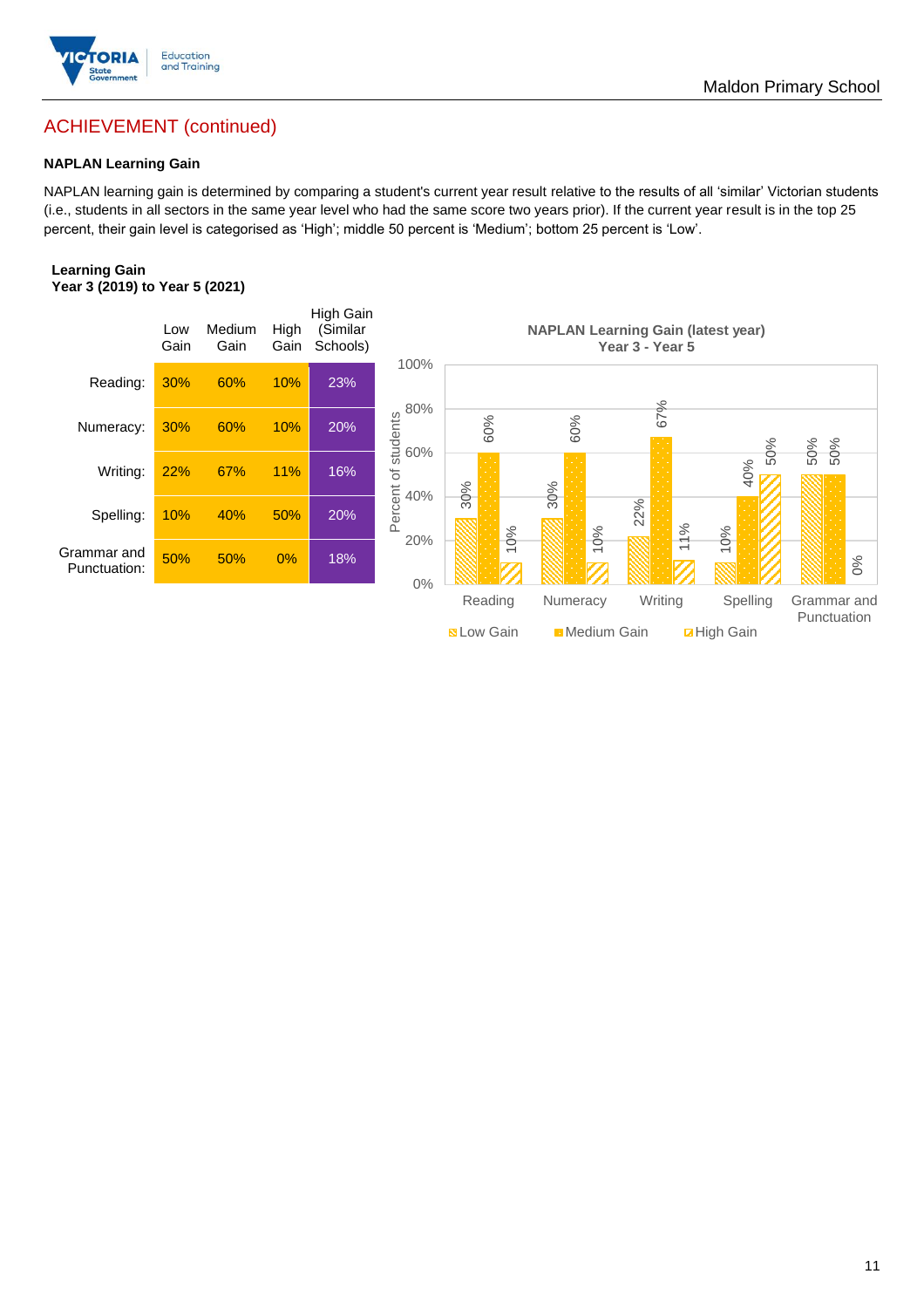

## ENGAGEMENT

*Key: 'Similar Schools' are a group of Victorian government schools that are like this school, taking into account the school's socioeconomic background of students, the number of non-English speaking students and the size and location of the school.*

#### **Average Number of Student Absence Days**

Absence from school can impact on students' learning. Common reasons for non-attendance include illness and extended family holidays. Absence and attendance data in 2020 and 2021 may have been influenced by COVID-19.



#### **Attendance Rate (latest year)**

|                                             | Prep | Year 1 | Year 2 | Year 3 | Year 4 | Year 5 | Year 6 |
|---------------------------------------------|------|--------|--------|--------|--------|--------|--------|
| Attendance Rate by year level<br>$(2021)$ : | 87%  | 93%    | 92%    | 90%    | 91%    | 88%    | 88%    |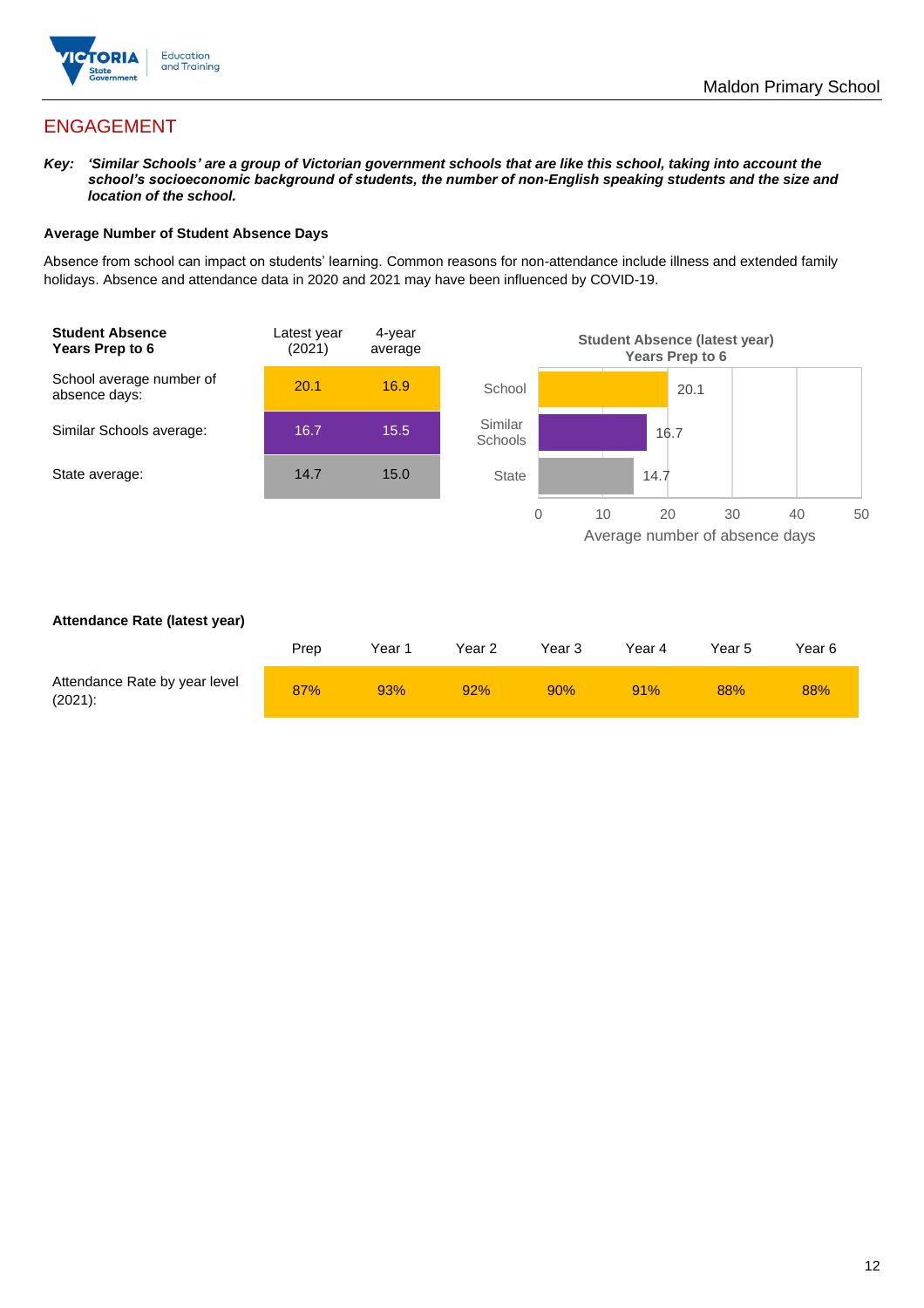

## **WELLBEING**

*Key: 'Similar Schools' are a group of Victorian government schools that are like this school, taking into account the*  school's socioeconomic background of students, the number of non-English speaking students and the size and *location of the school.*

#### **Student Attitudes to School – Sense of Connectedness**

The percent endorsement on Sense of Connectedness factor, as reported in the Attitudes to School Survey completed annually by Victorian government school students, indicates the percent of positive responses (agree or strongly agree).



*Due to lower participation rates, differences in the timing of the survey/length of survey period and the general impact of Covid19 across 2020 and 2021, data are often not comparable with previous years or within similar school groups. Care should be taken when interpreting these results.*



#### **Student Attitudes to School – Management of Bullying**

The percent endorsement on Management of Bullying factor, as reported in the Attitudes to School Survey completed annually by Victorian government school students, indicates the percent of positive responses (agree or strongly agree).

| <b>Management of Bullying</b><br>Years 4 to 6 | Latest year<br>(2021) | 4-year<br>average |  |
|-----------------------------------------------|-----------------------|-------------------|--|
| School percent endorsement:                   | 90.7%                 | 93.7%             |  |
| Similar Schools average:                      | 79.1%                 | 78.9%             |  |
| State average:                                | 78.4%                 | 79.7%             |  |

*Due to lower participation rates, differences in the timing of the survey/length of survey period and the general impact of Covid19 across 2020 and 2021, data are often not comparable with previous years or within similar school groups. Care should be taken when interpreting these results.*

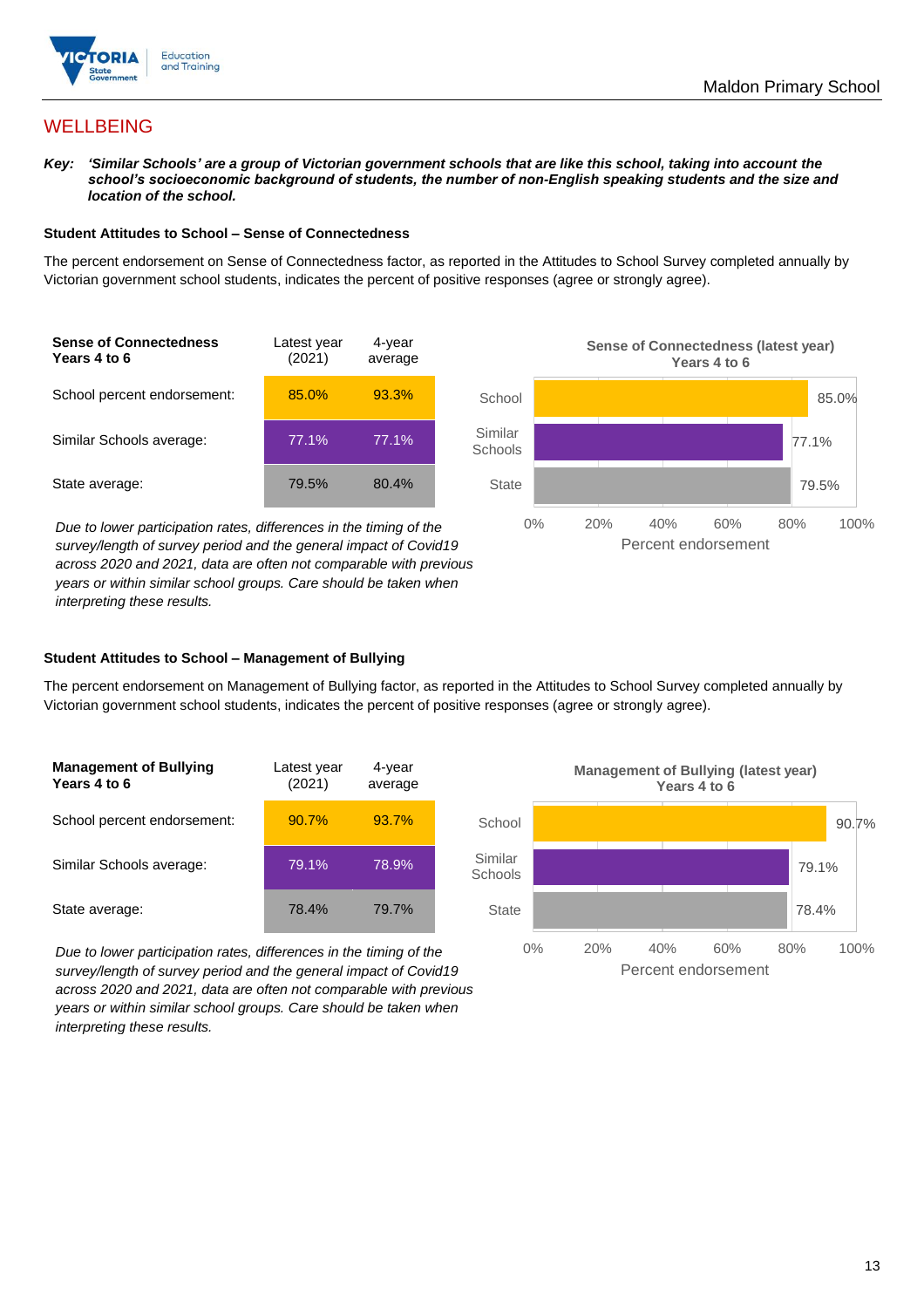

# **Financial Performance and Position**

FINANCIAL PERFORMANCE - OPERATING STATEMENT SUMMARY FOR THE YEAR ENDING 31 DECEMBER, 2021

| <b>Revenue</b>                        | <b>Actual</b> |
|---------------------------------------|---------------|
| <b>Student Resource Package</b>       | \$1,024,190   |
| <b>Government Provided DET Grants</b> | \$271,294     |
| Government Grants Commonwealth        | \$2,200       |
| Government Grants State               | \$0           |
| <b>Revenue Other</b>                  | \$4,408       |
| <b>Locally Raised Funds</b>           | \$69,831      |
| <b>Capital Grants</b>                 | \$0           |
| <b>Total Operating Revenue</b>        | \$1,371,922   |

| Equity <sup>1</sup>                                 | <b>Actual</b> |
|-----------------------------------------------------|---------------|
| Equity (Social Disadvantage)                        | \$28,558      |
| Equity (Catch Up)                                   | \$0           |
| <b>Transition Funding</b>                           | \$0           |
| Equity (Social Disadvantage - Extraordinary Growth) | \$0           |
| <b>Equity Total</b>                                 | \$28,558      |

| <b>Expenditure</b>                    | <b>Actual</b> |
|---------------------------------------|---------------|
| Student Resource Package <sup>2</sup> | \$879,308     |
| Adjustments                           | \$0           |
| <b>Books &amp; Publications</b>       | \$410         |
| Camps/Excursions/Activities           | \$26,731      |
| <b>Communication Costs</b>            | \$1,502       |
| Consumables                           | \$19,589      |
| Miscellaneous Expense <sup>3</sup>    | \$10,512      |
| <b>Professional Development</b>       | \$2,930       |
| Equipment/Maintenance/Hire            | \$24,927      |
| <b>Property Services</b>              | \$85,405      |
| Salaries & Allowances <sup>4</sup>    | \$33,815      |
| <b>Support Services</b>               | \$15,850      |
| Trading & Fundraising                 | \$17,635      |
| Motor Vehicle Expenses                | \$0           |
| Travel & Subsistence                  | \$924         |
| <b>Utilities</b>                      | \$13,215      |
| <b>Total Operating Expenditure</b>    | \$1,132,753   |
| <b>Net Operating Surplus/-Deficit</b> | \$239,169     |
| <b>Asset Acquisitions</b>             | \$28,807      |

(1) The equity funding reported above is a subset of the overall revenue reported by the school.

(2) Student Resource Package Expenditure figures are as of 24 Feb 2022 and are subject to change during the reconciliation process.

(3) Miscellaneous Expenses include bank charges, administration expenses, insurance and taxation charges.

(4) Salaries and Allowances refers to school-level payroll.